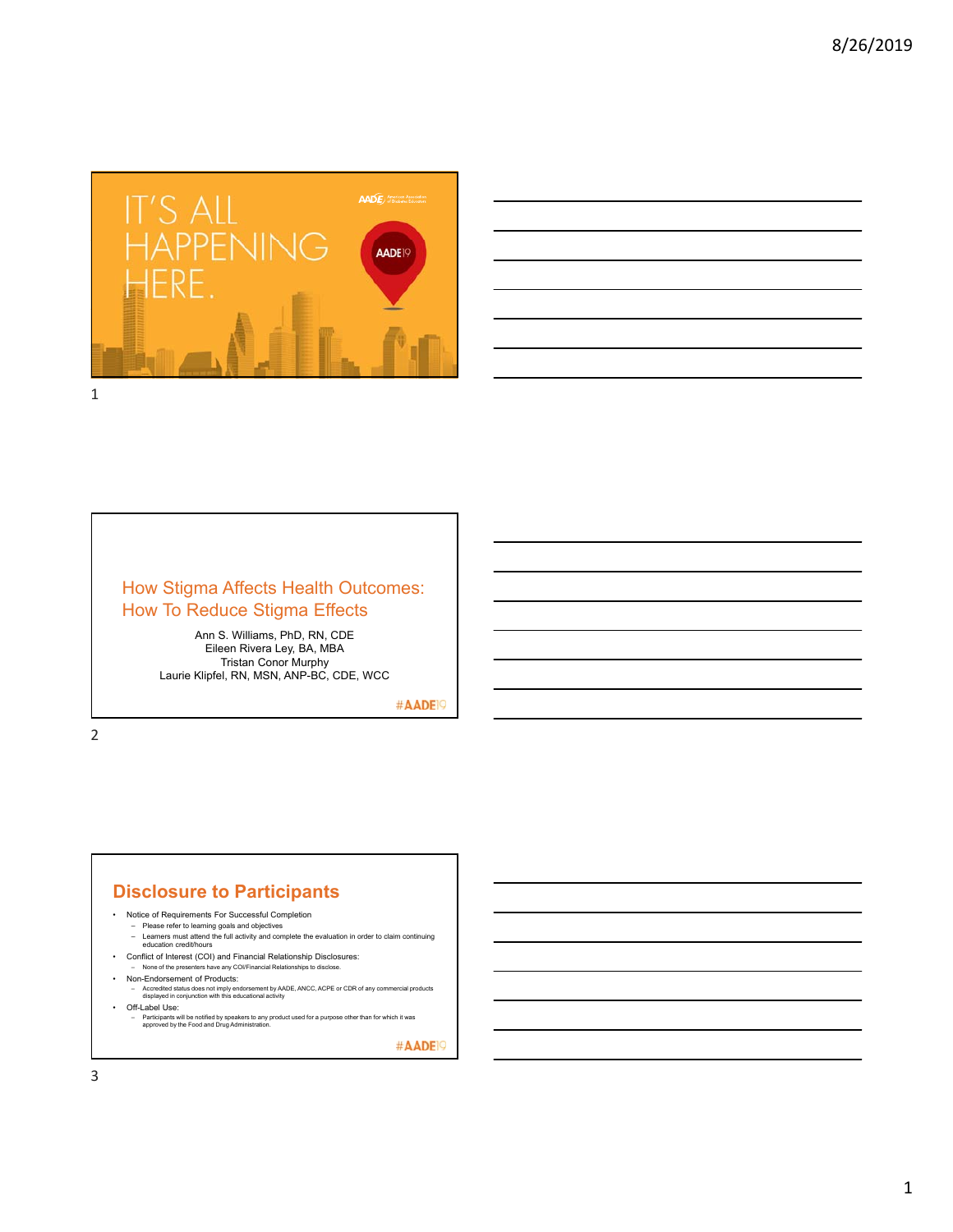# **Learning Objectives**

1. Describe the process by which a group becomes stigmatized

2. Explain 3 mechanisms through which stigma harms health

3. For each of 3 stigmatized patients, discuss one action to decrease stigma effects.

#AADE<sup>19</sup>

4

# **Today's Outline**

- What is stigma?
- How does stigma harm health?
- Personal stigma stories & thoughts on decreasing stigma
	- Eileen Ley, blindness
	- Tristan Conor Murphy, sexual and gender minority
	- Laurie Klipfel, weight
- Q & A

#AADE<sup>19</sup>

5



**Ann S. Williams** PhD, RN, CDE Diabetes Consultant

Diabetes Education Associates Cleveland, OH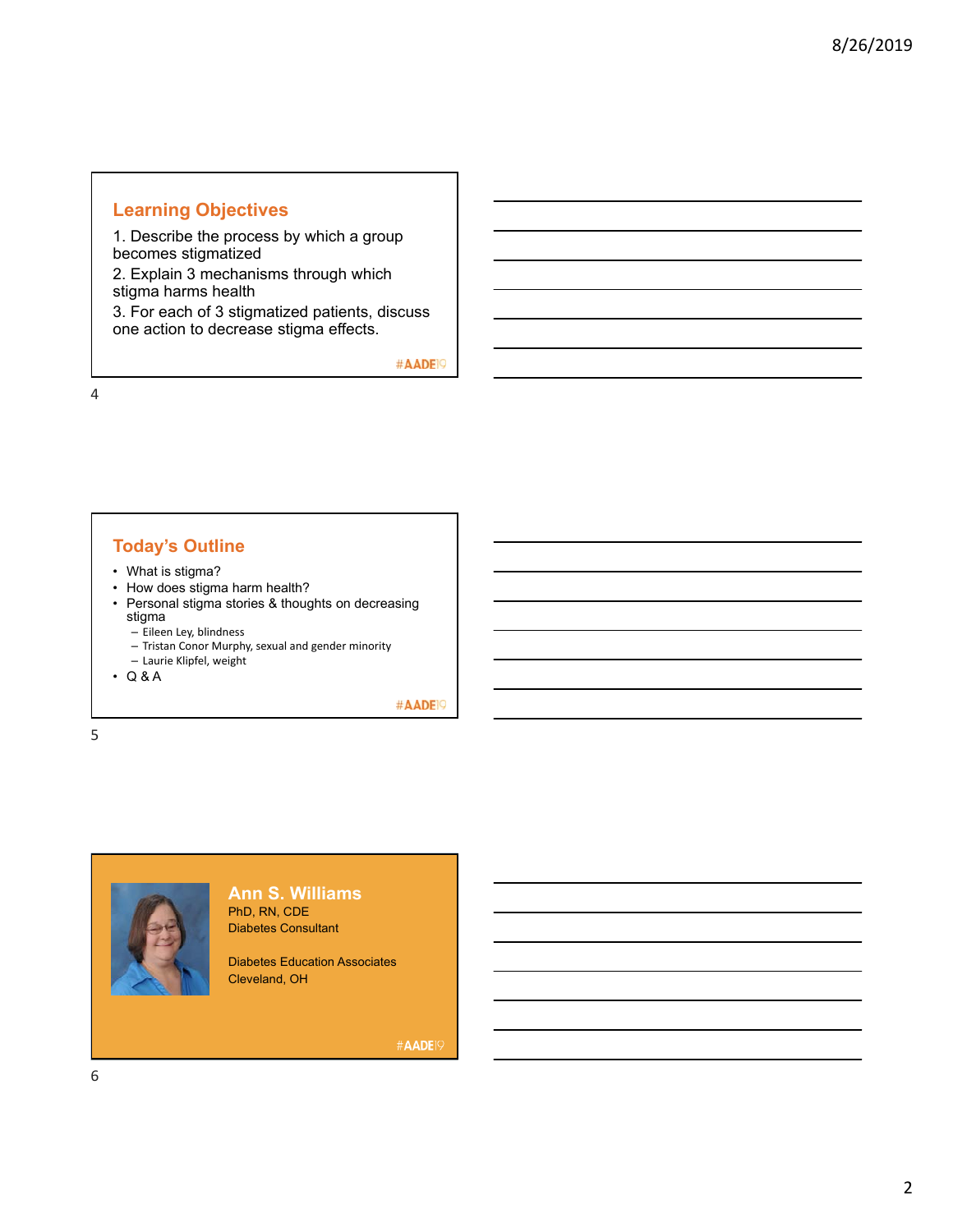# **Definition of Stigma**

• An old, classic definition:

- Stigma is "an attribute that is deeply discrediting" that reduces someone "from a whole and usual person to a tainted, discounted one" (p. 3).
- Stigmatized people are perceived as having a "spoiled identity" (p. 3).

**Reference:** Goffman E. Stigma: Notes on the Management of Spoiled Identity.Englewood Cliffs NJ: Prentice Hall; 1963.

#AADE<sup>1</sup>

7

A modern definition in wide use today:

- Stigma is defined as "the co-occurrence of its components: labeling, stereotyping, separation, status loss, and discrimination" in a context in which power is exercised.
- Stigma overlaps with racism and discrimination, but is different.

**Reference:** Link BG, Phelan JC. Conceptualizing stigma. Annu Rev Sociol. 2001;27:363–385

#AADE<sup>19</sup>

8

# **Social process by which a group is stigmatized**

- Labeling
- Stereotyping
- Separation
- Loss of status
- Discrimination + Power

**Reference:** Hatzenbuehler ML, Phelan JC, Link BG. Stigma as a fundamental cause of population health inequalities. *Am J Public Health*. 2013;103(5):813–821. doi:10.2105/AJPH.2012.301069 #AADE<sup>1</sup>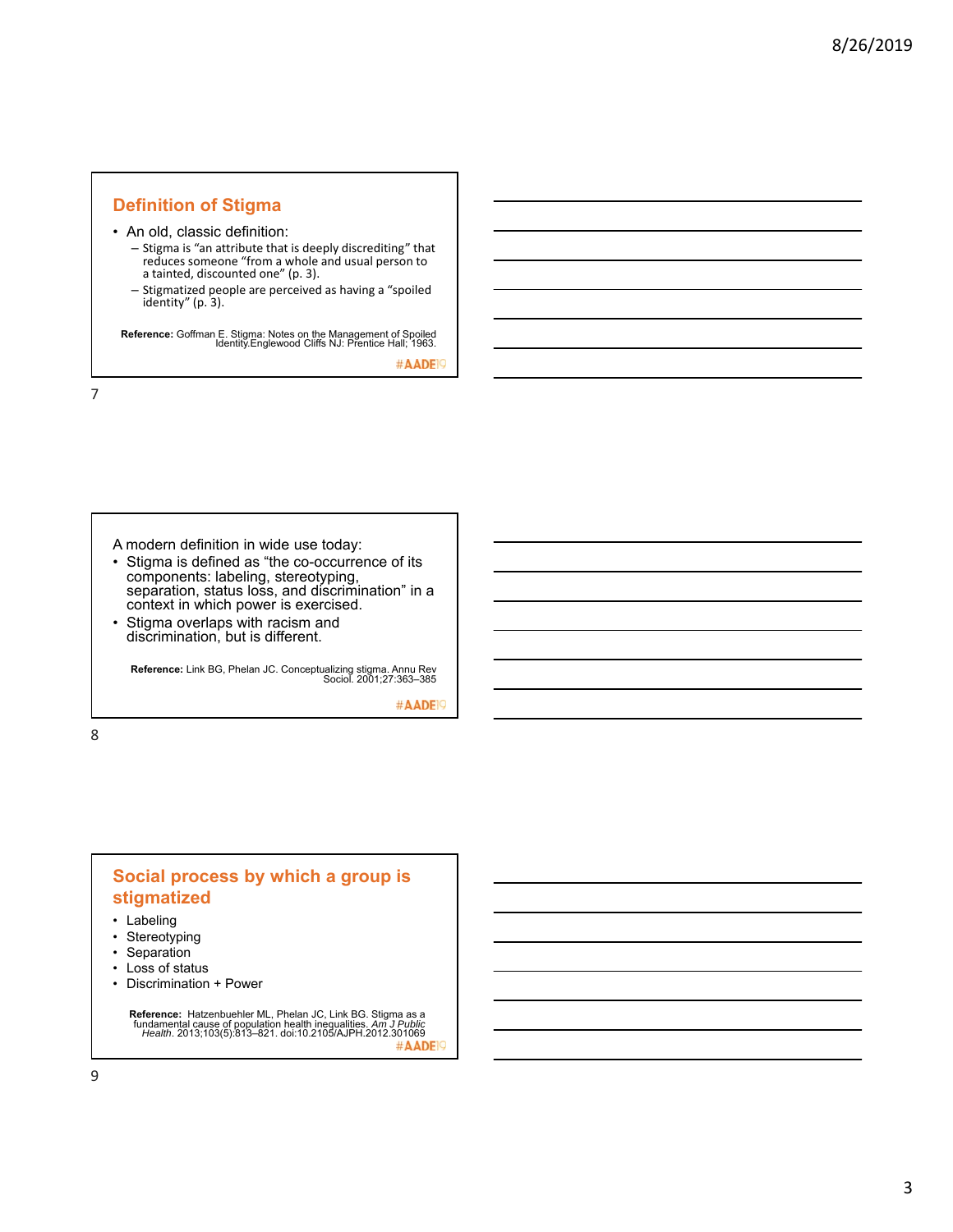## **A few assumptions**

- Stigma is a social, i.e., interpersonal, process – But it can become self‐perpetuating when internalized as self‐stigma
- Stigma can operate on individual or societal levels
	- Unequal treatment by an individual
	- Structural stigma, unequal treatment embedded in laws or societal norms

#AADE<sup>19</sup>

10

## **What is a "fundamental cause"?**

• A social factor that is persistently associated with health inequalities through differing times, places, and circumstances – Example: socioeconomic status

## #AADE<sup>19</sup>

11

# **A few important traits of a fundamental cause**

- Influences multiple disease outcomes through multiple risk factors
- Involves access to resources that could help diminish risks or minimize consequences of a disease
	- Examples: knowledge, money, beneficial social connections
- Robustly related to health inequalities in many different times and places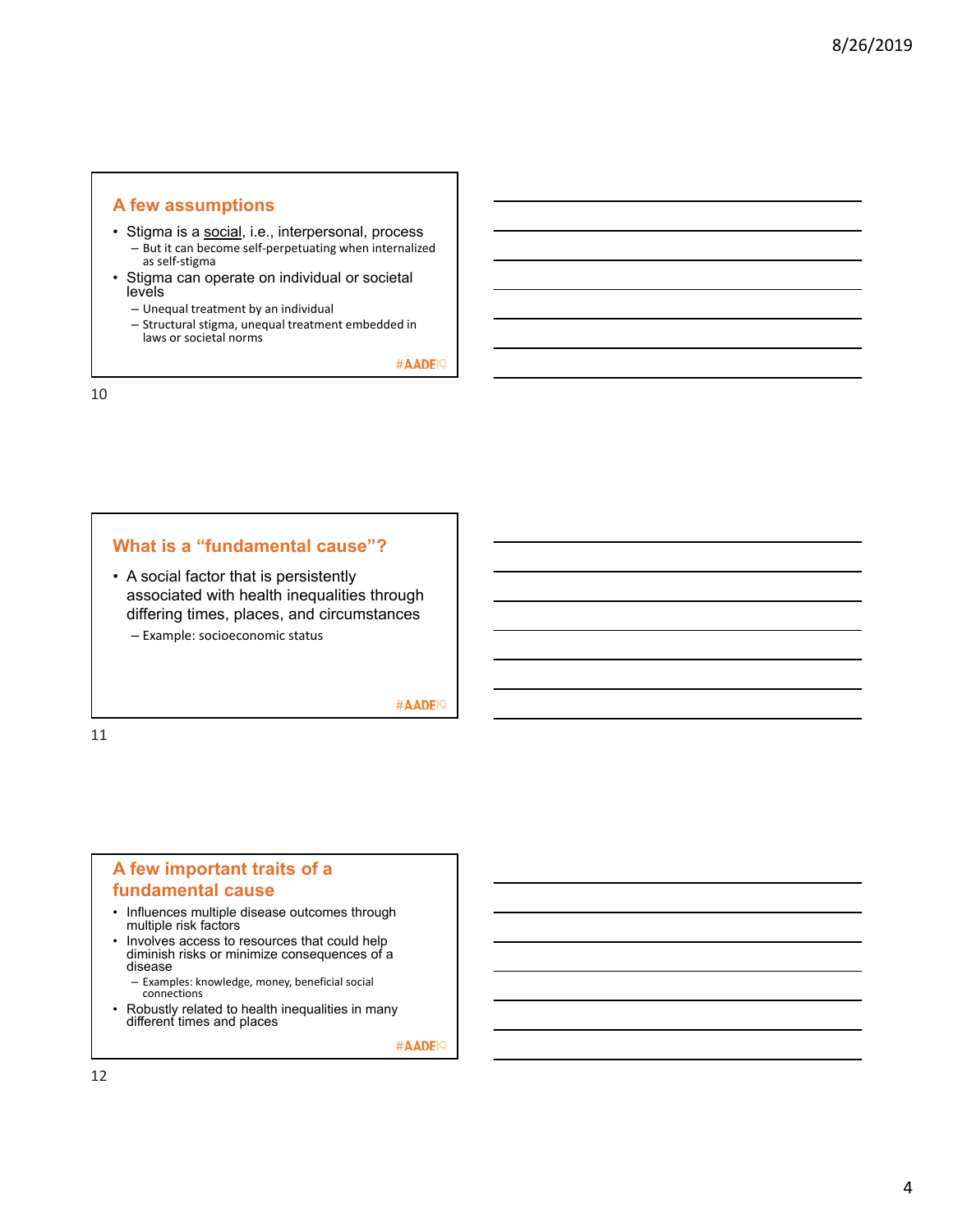# **What are the processes through which stigma affects health?**

- Resource allocation
- Status loss
- Social isolation
- Loss of social support
- Stress

### #AADE<sup>19</sup>

13



## **Eileen Rivera Ley, MBA**

Blind Disability & Health Advocate

Blind Savvy USA, LLC Baltimore, MD

**#AADE19** 

14

# **Why does it matter whether we pay attention to stigma?**

"The difference between a lady and a flower girl is not how she behaves, but how she is treated.

I shall always be a common flower girl to Professor<br>Higgins, because he always treats me like a common<br>flower girl, and always will. But I know that I shall always be<br>a lady to Colonel Pickering, because he always treats m

- Eliza Dolittle, from My Fair Lady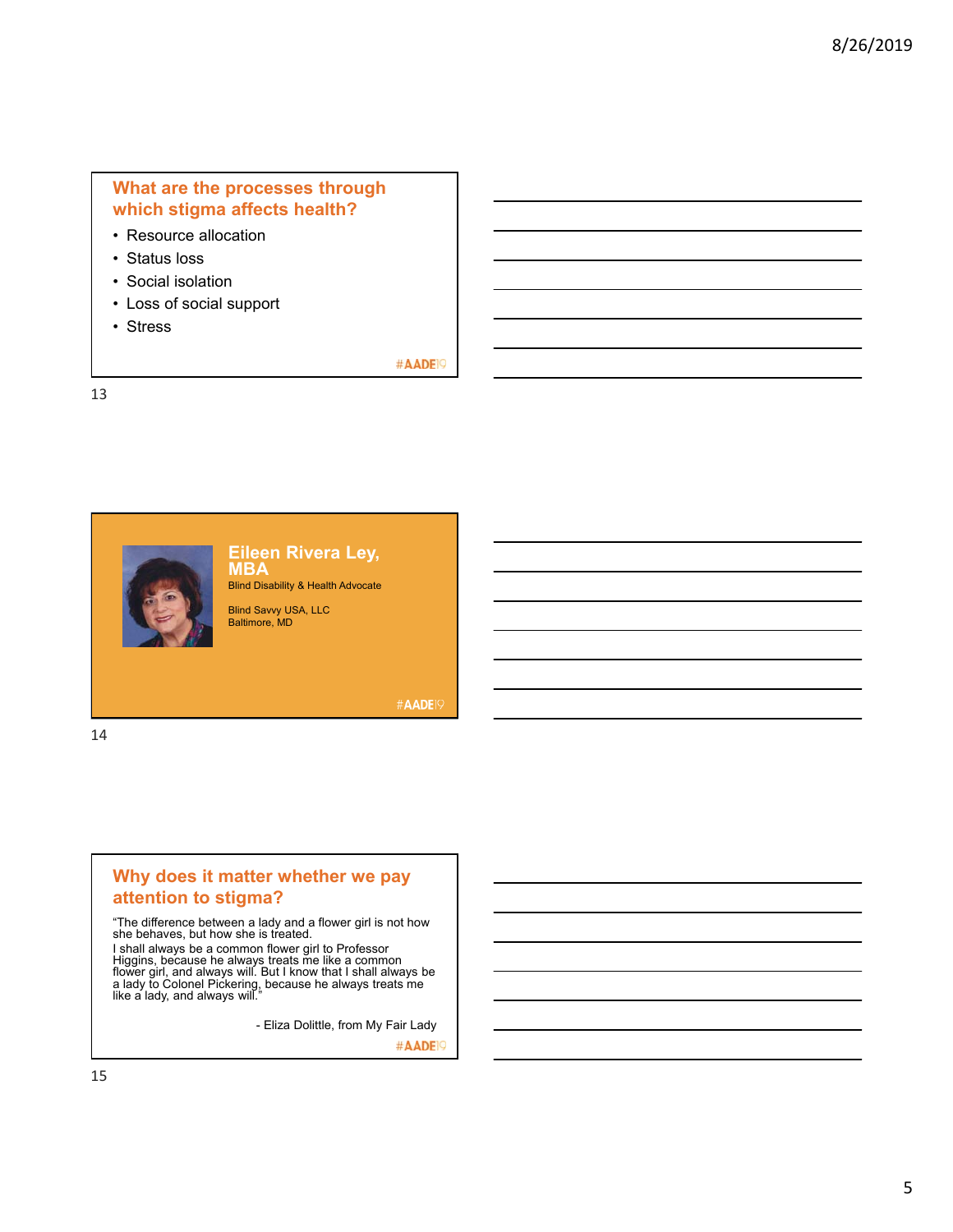



My husband Tom Person with Type 1 diabetes

**My Story**



Tom and me with daughter Maria and son JonCarlos as a baby<br>#AADEP

17

# **Myself, Tom, and JonCarlos**

My husband Tom had type 1 diabetes and was totally blind. I was also legally blind. Our 4-year-old son was diagnosed with type 1 diabetes.

What do you think happened next? Who learned to do blood glucose testing and insulin administration for the child?

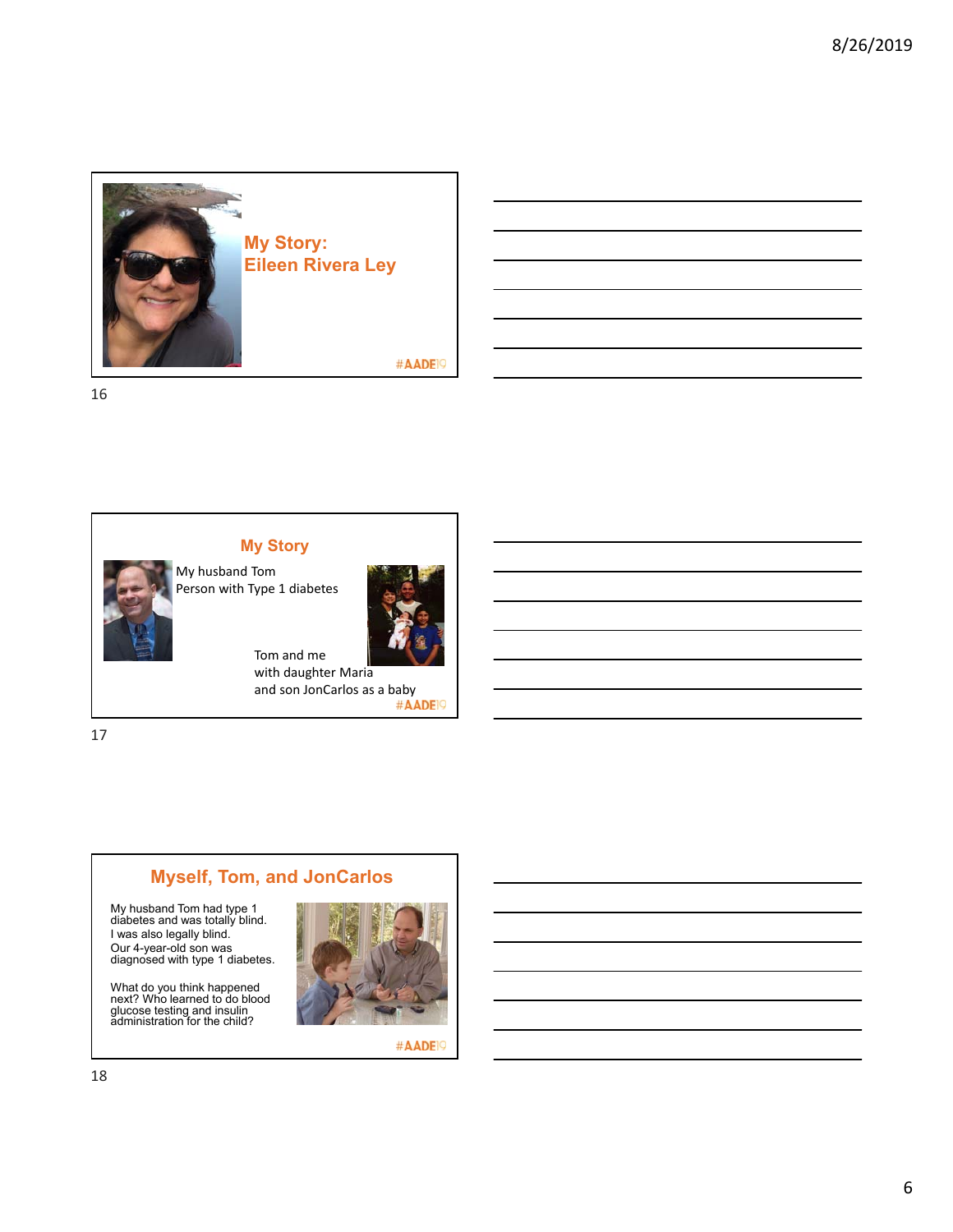



Maria, JonCarlos, myself and Tom



Myself with JonCarlos at graduation this year #AADE<sup>19</sup>

# **How did stigma affect diabetes selfmanagement for Tom, me, & JonCarlos?**

- Resource allocation
- Status loss
- Social isolation
- Loss of social support
- Stress

#AADE<sup>19</sup>

20

# **To decrease effects of stigma from visual impairment:** Learn the common courtesies to observe when working with people who don't see well

- Speak directly to your patient
- State your name when encountering the person
- Use a normal tone of voice
- Describe equipment using nonvisual senses
- Use correct sighted guide techniques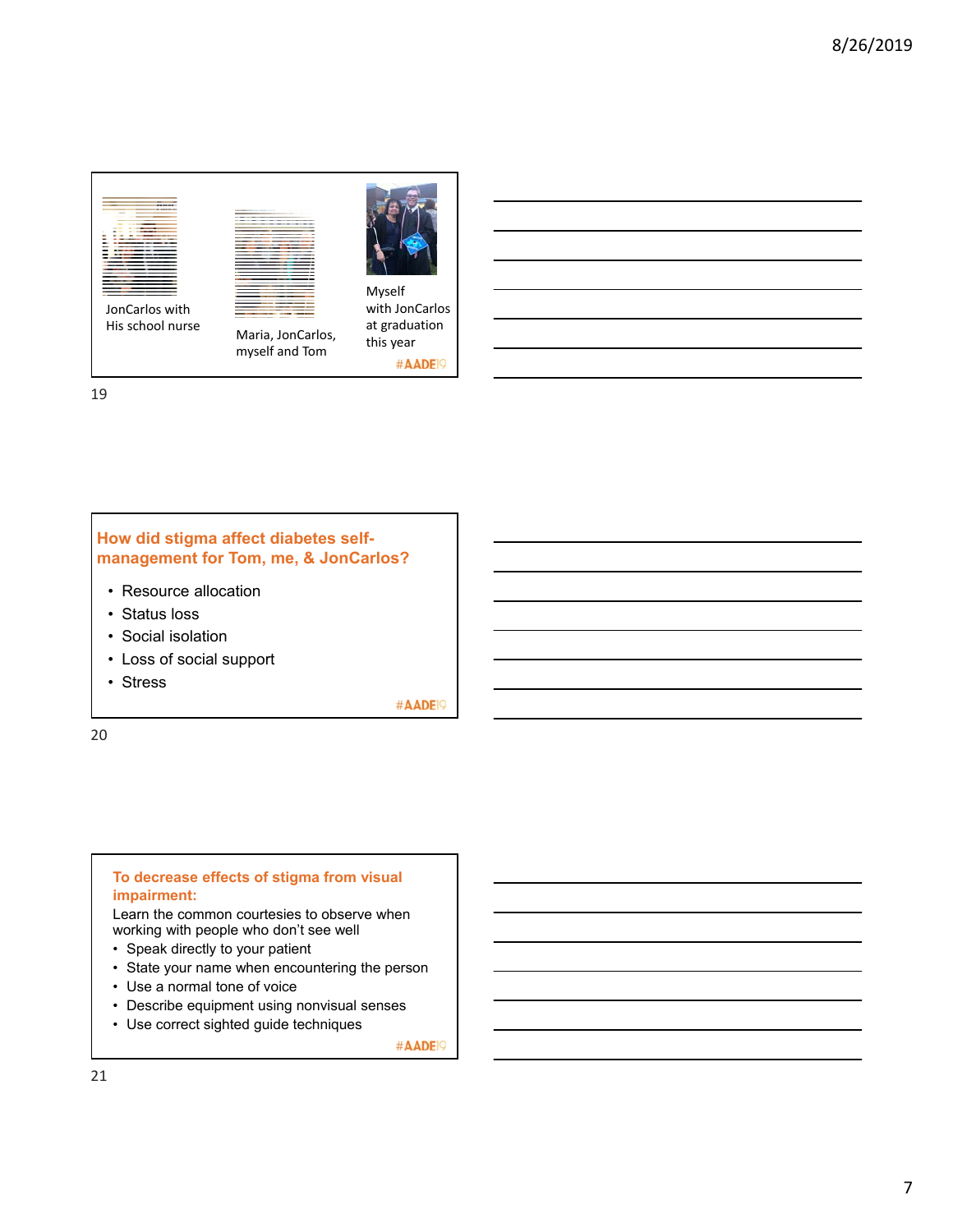



# **To Fight Stigma Make Good Referrals:**

- **Low Vision Rehabilitation**
- **Blindness Skills Training**
	- Every state has a state agency
	- Many areas also have a private agency
- **Positive role models and peer support:** National blindness organizations have many local chapters
	- American Council of the Blind www.acb.org
	- National Federation of the Blind www.nfb.org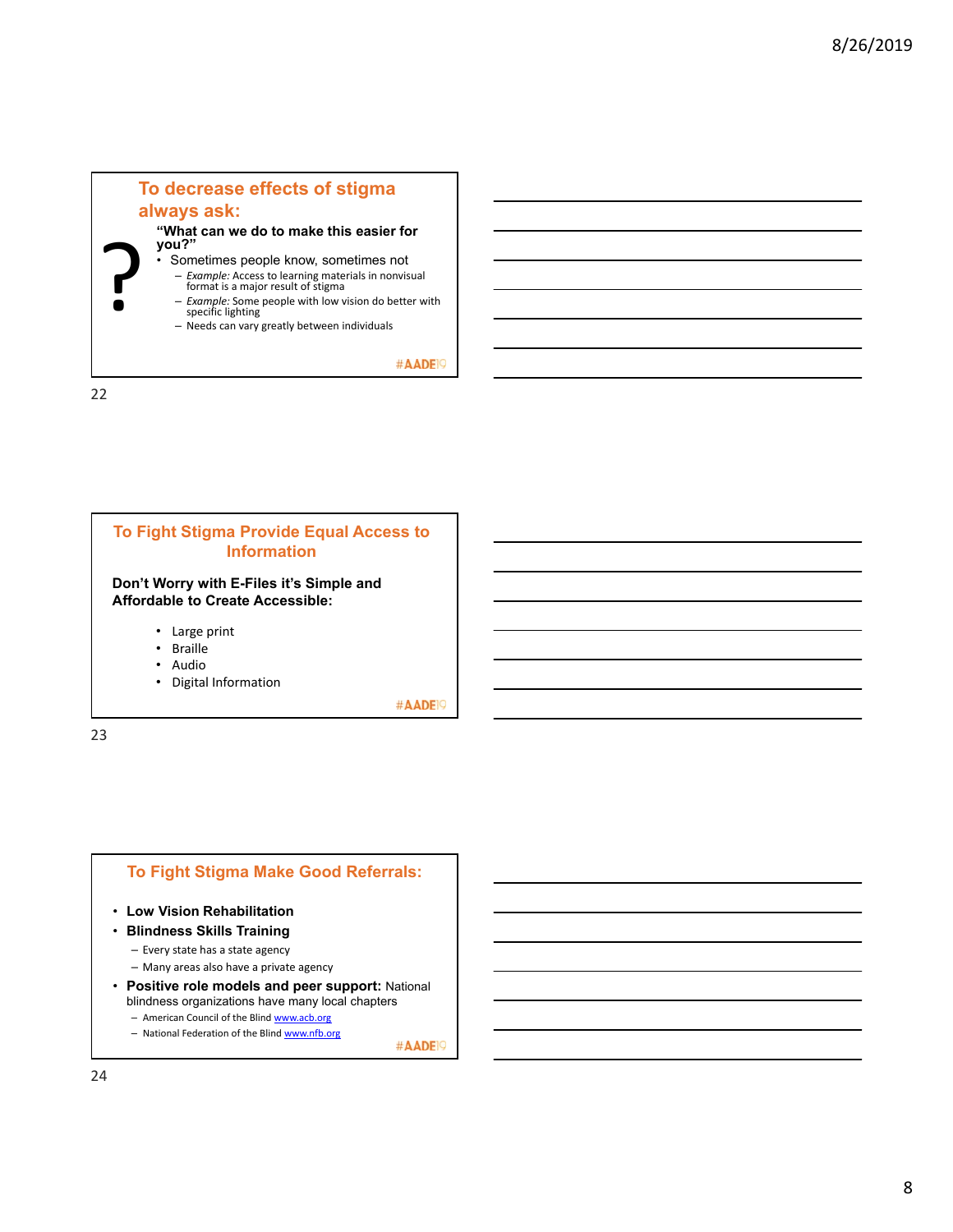# **To fight stigma, remember: One Size fits One**

- We are all unique individuals
- Every person's needs are different

#AADE<sup>19</sup>

25

## **A few valuable resources:**

• **AADE Practice Paper on Diabetes and Disabilities, 2017**  https://www.diabeteseducator.org/docs/defaultsource/practice/practice-documents/practice-

papers/diabetes-and-disabilities.pdf?sfvrsn=4

• **ADA Checklist for Healthcare Facilities:** https://webhost.westernu.edu/hfcdhp/wp‐ content/uploads/AFB‐full‐ADA‐Checklist.doc ‐ #AADE<sup>19</sup>

26

• Bridging the Gap: Living with Blindness and Diabetes – in audio and print: https://www.nfb.org/images/nfb/publications/ books/bridgegap\_diabetes.htm

• Guide to Living with Diabetes and Vision Loss – in audio and print: https://www.afb.org/blindness-and-lowvision/eye-conditions/diabetes-and-vision**loss**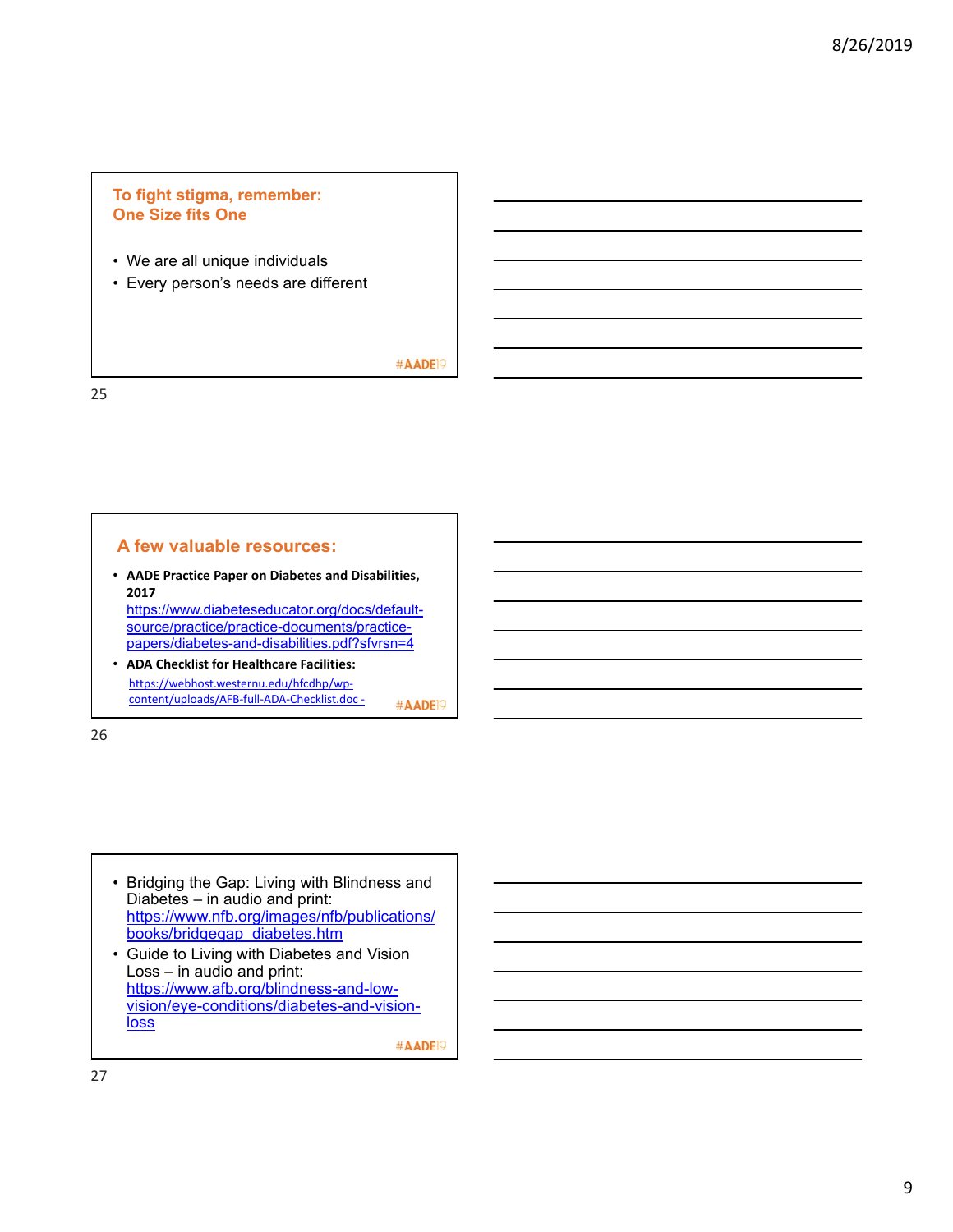# **For more information…**

Come to the session: "A treasure trove of technological tools for individuals with vision loss" Sunday, August 11, 10:30 AM, room 370

# #AADE<sup>19</sup>





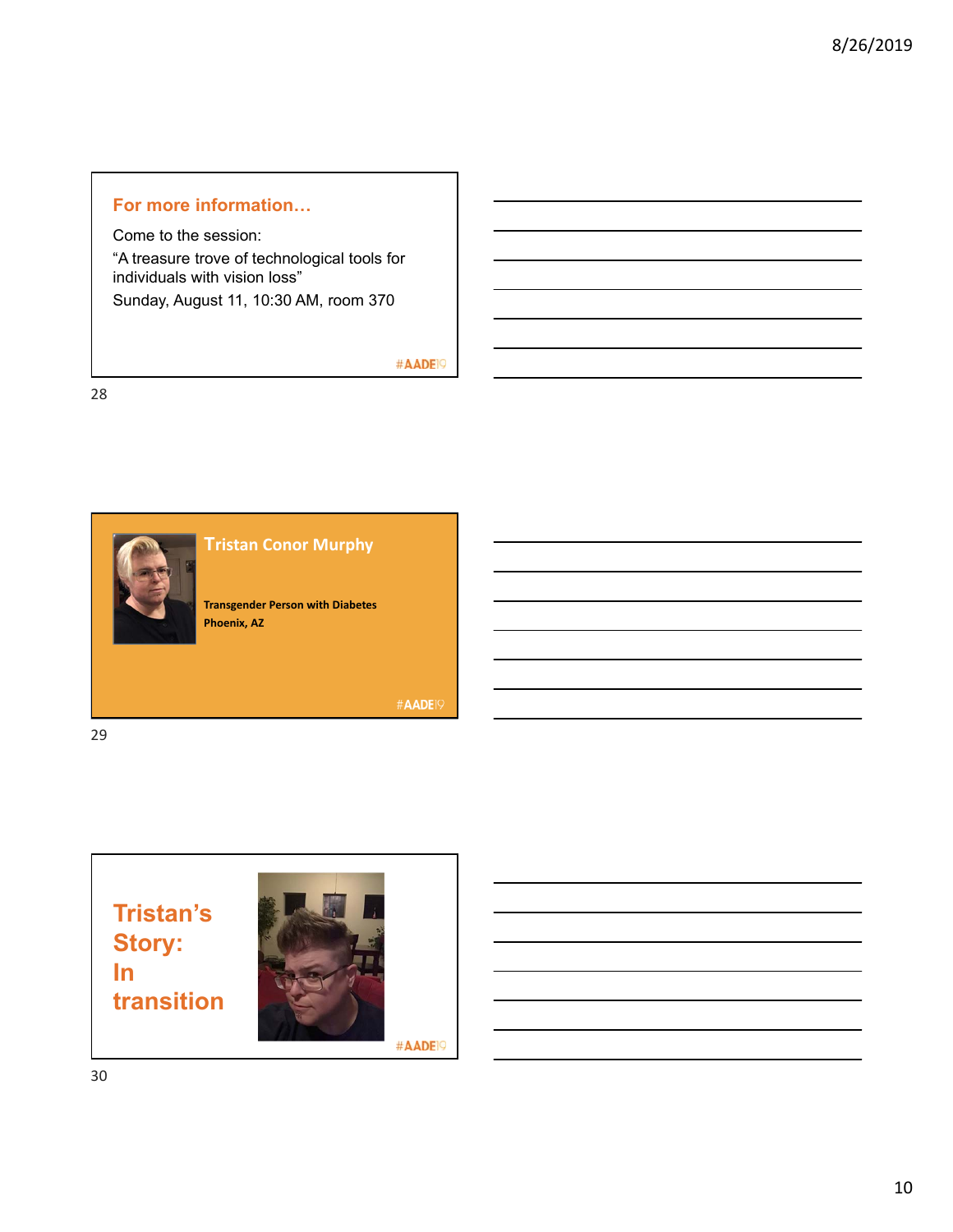

**Being both LGBTQ+ AND A healthcare provider**

#AADE<sup>19</sup>

31

## **How does stigma affect diabetes self-management for Tristan?**

- Resource allocation
- Status loss
- Social isolation
- Loss of social support
- Stress

#AADE<sup>19</sup>

32

# **To decrease stigma for LGBT people:**

- Be real about whether you have your own discomfort with LGBT people.
- Normalize LGBT status by including it on your intake forms.
- Have all-gender bathrooms in your office
- For transgender people, use preferred name & pronouns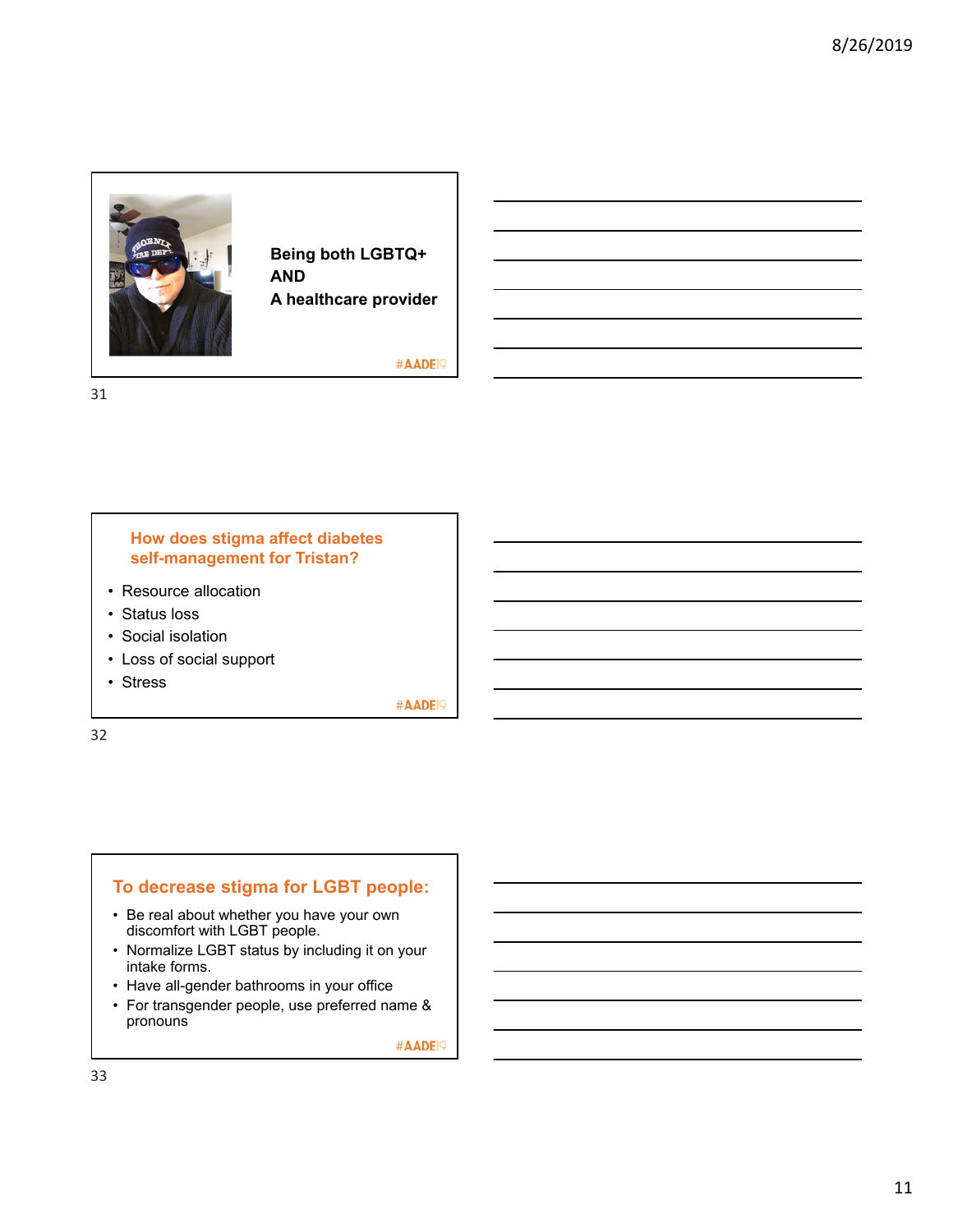# **Educate yourself**

#### • Educate yourself.

– Attend educational workshops for professionals

- For example: "Inclusive Care for LGBTQ People with Diabetes", Saturday, August 10, 1:00‐2:00 PM
- See the Resource List in that presentation
- Consider attending support groups that include allies

#AADE<sup>19</sup>

34



#### **Laurie Klipfel** RN, MSN, ANP-BC, CDE

RN Care Manager VA-John Cochran Division Speaker PESI Healthcare St. Louis, MO

**#AADE19** 

# **What healthcare providers often say…**

- "Obesity" is related to….
- Just small changes make a big difference
- If you lose weight……
- "Obesity" is growing at an alarming rate and it is causing an explosion of diabetes……

#AADE<sup>19</sup>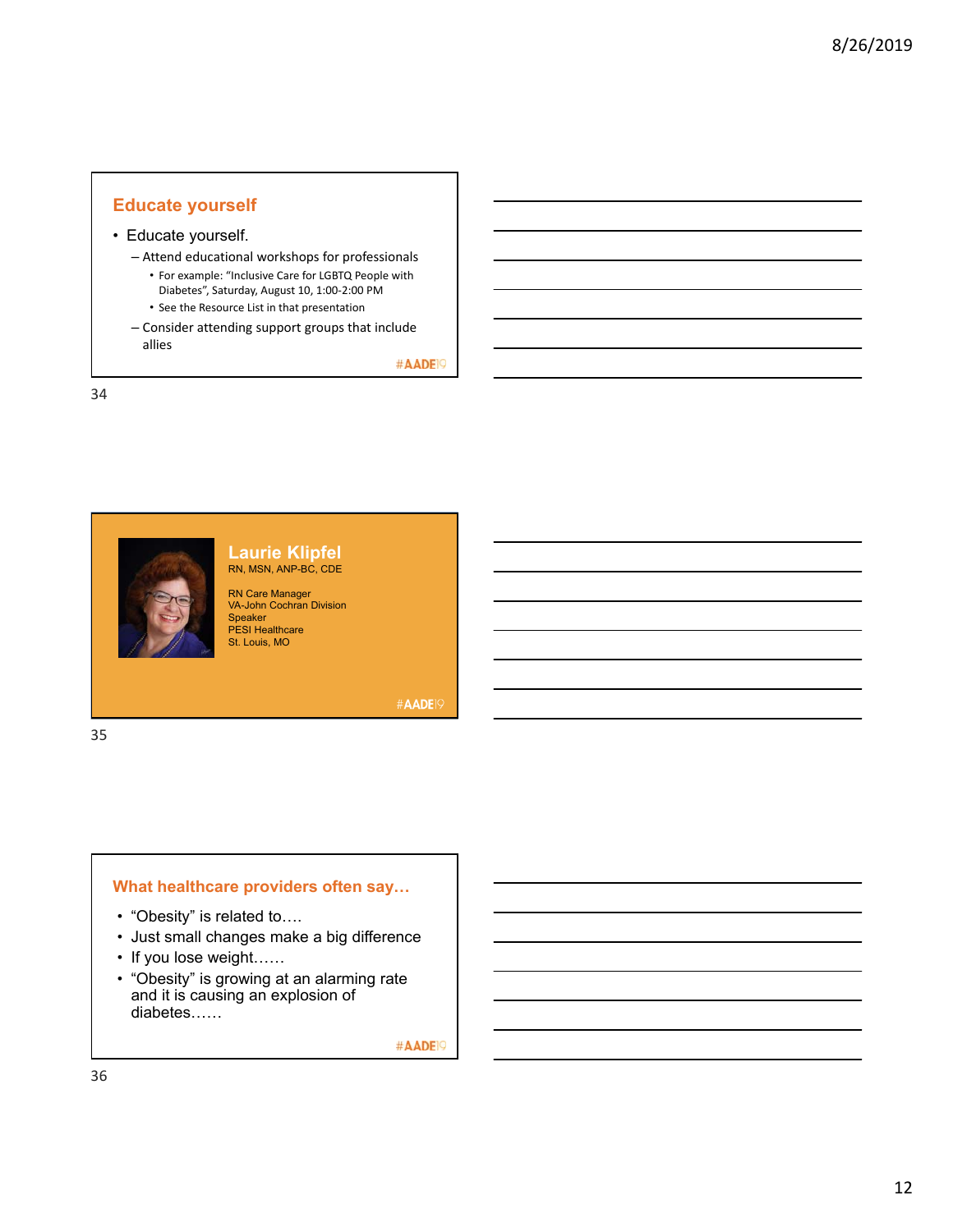#### **What many patients hear….**

- Having Diabetes, HTN, HLD is all my fault
- This is easy. If I just made small changes I wouldn't be this size and I would be cured.
- I must be a total failure, I should be able to cure this with lifestyle changes
- Everything is all my fault

#AADE<sup>19</sup>

37

## **Healthcare providers and public**

- Justify discrimination
- "Just trying to help"
- Idea that they must not be trying or don't care about health
- Cost to the economy/societal burden
- Contempt

#AADE<sup>19</sup>

38

#### **Services denied due to weight**

- Orthopedic procedures
- Transplants
- Weight loss surgery
- Many other surgical procedures
- Fertility procedures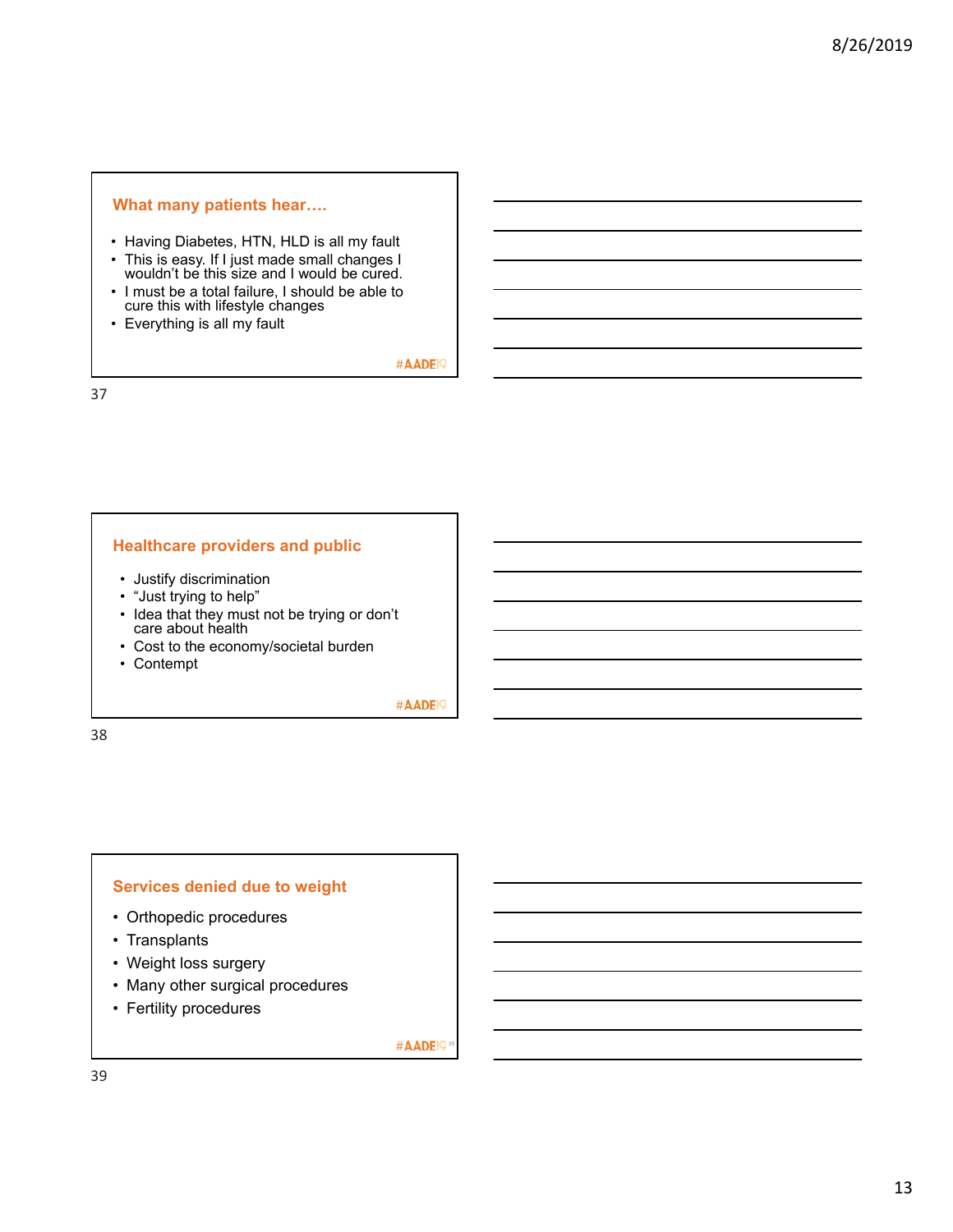

### **Insulin – An Anabolic Hormone**

- Helps get sugar (glucose) from the blood stream into the cells where it is used for fuel.
- Helps store sugar in the form of triglyceride which can be turned into fat.
- Prevents the breakdown of fat.

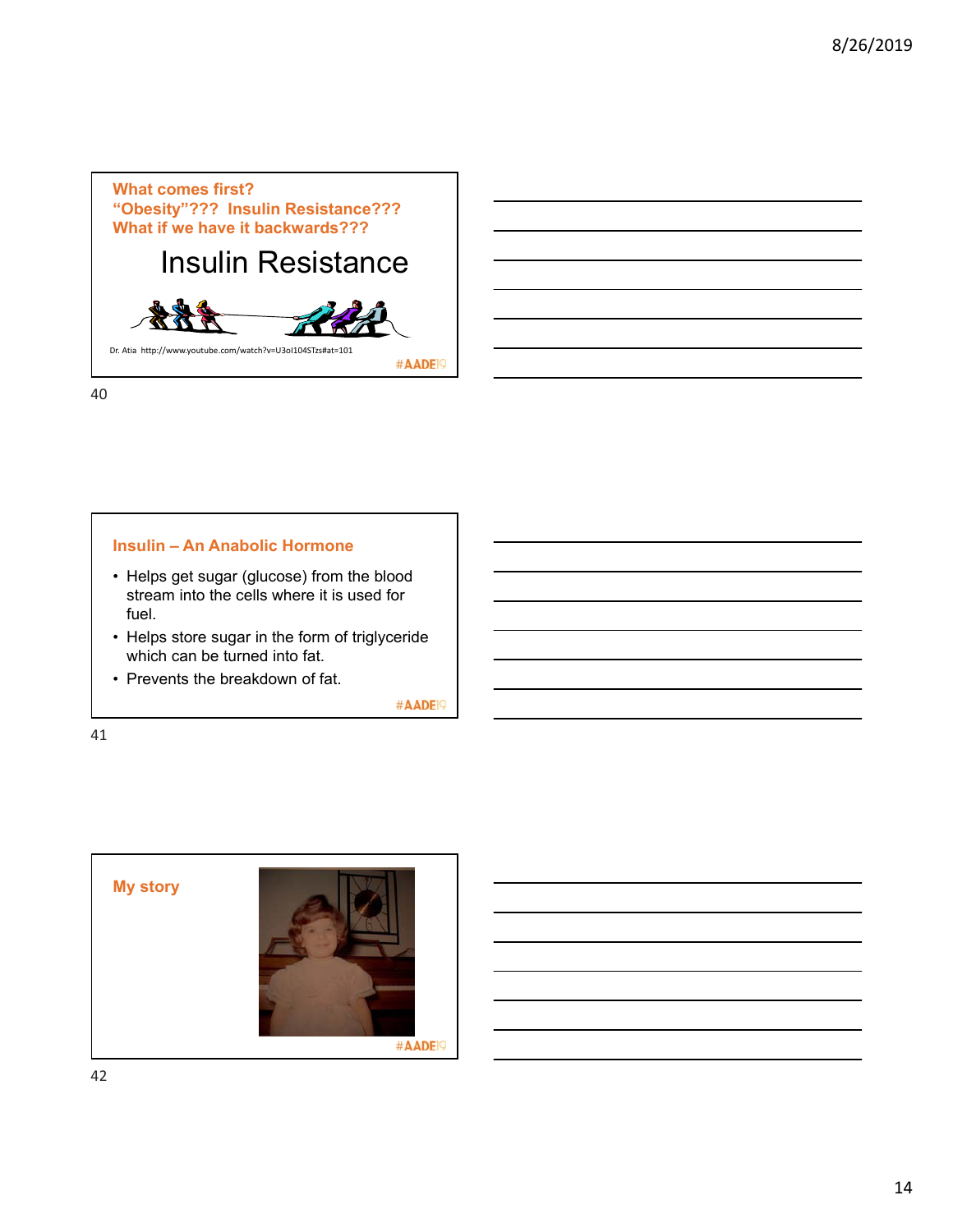#### **Hippocratic Oath: Too much focus on weight can cause harm**

- Repeated weight loss and regain • Distraction from other health goals/frustration
- Decreased utilization of health services
- Reduced self esteem-motivation
- Eating disorders
- Weight stigmatization and discrimination
- Decreased quality of life
- Stress and depression
- Weight gain

Tyle, TL, Annunsia, RA, Bugard, et al. Review Artist: The Weigh-Rostown Integration of Sphanith Evaluating the Evidence for Prioritising Weil-Being<br>Beam, L. A. Annuncia, L. Boby Responsibles, 2014, Rostown Back Committee (

#AADE<sup>19</sup>

43

# **What can healthcare providers do to help?**

- Do not place blame even rewarding weight loss
- Do not focus on weight
- Evaluate/treat depression
- Set a "SMART" realistic goal
- Explain benefits of healthy behavior with or without weight loss
- Measure success in ways other than the scale
- Keep it simple

• Empowerment/encouragement #AADEI9

44

#### **Words matter!!**

- 48 y/o "obese" female vs 48 y/o female with a BMI of 40 - you would not say 48 y/o diabetic female or 48 y/o tall female
- Reclaiming the term "fat"
- Diet vs. meal plan
- Prevention/cure vs. delay/treatment